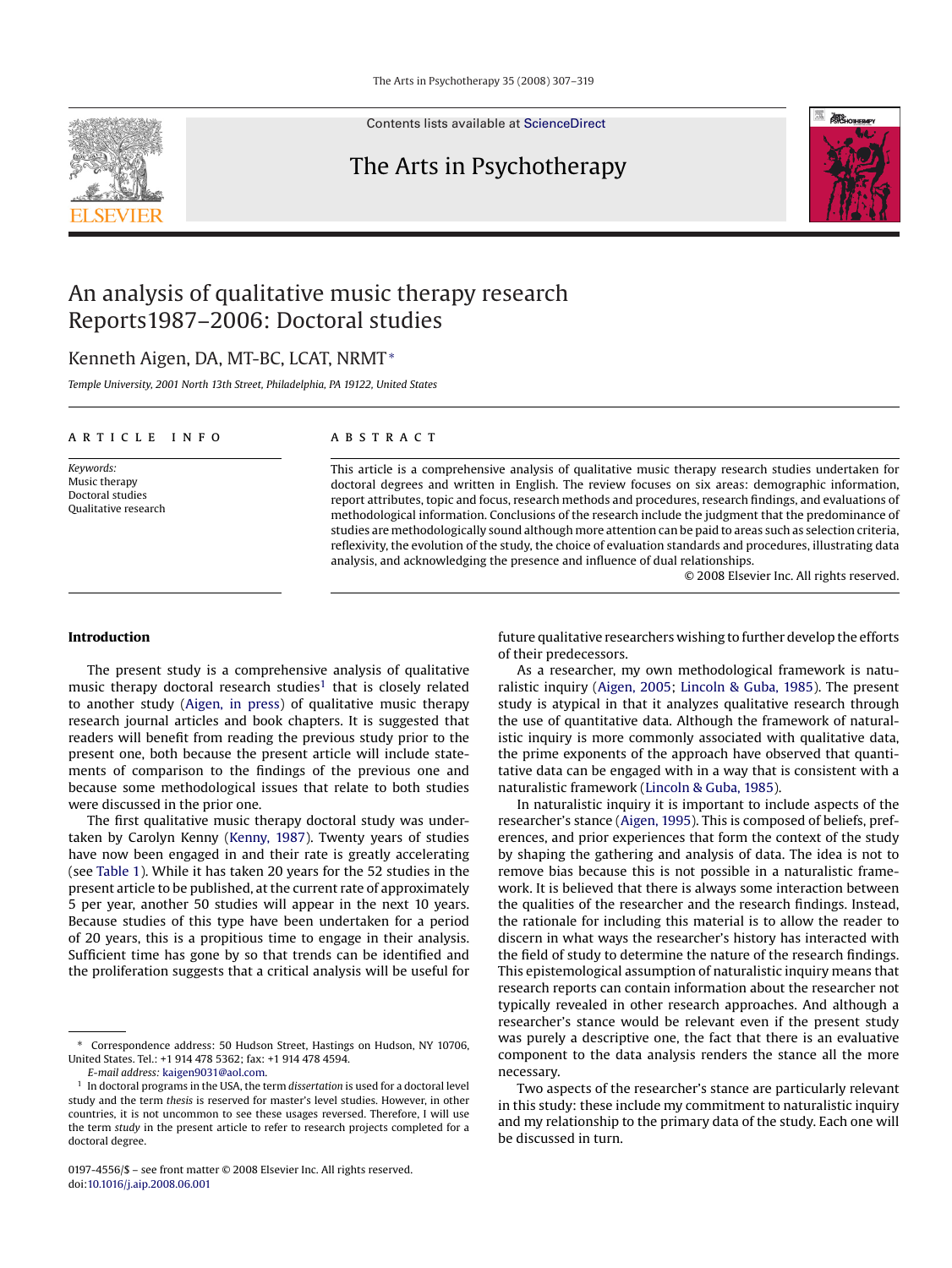#### <span id="page-1-0"></span>**Table 1** Year and number of qualitative research doctoral studies

| Individual year totals |         |         |         |         | Four-year totals |
|------------------------|---------|---------|---------|---------|------------------|
|                        | 1987(1) | 1988(0) | 1989(0) | 1990(1) | 2(4%)            |
|                        | 1991(2) | 1992(3) | 1993(2) | 1994(0) | 7(13.5%)         |
|                        | 1995(2) | 1996(0) | 1997(0) | 1998(5) | 7(13.5%)         |
|                        | 1999(3) | 2000(3) | 2001(4) | 2002(3) | 13 (25%)         |
|                        | 2003(6) | 2004(5) | 2005(6) | 2006(6) | 23 (44%)         |
|                        |         |         |         |         |                  |

My preference for naturalistic inquiry has influenced the present study in a few ways. First, the content of the template used to analyze the studies (see [Appendix D\)](#page--1-0) was developed as the study progressed. This template was an essential component of the study and the fact that it evolved as the study progressed is not only a permissible strategy in naturalistic inquiry, it is actually encouraged. Any analytic tool developed in this manner is thought to have greater relevance and fidelity to the phenomena of study (qualitative music therapy research) because it is developed from actual engagement with the phenomena.

Second, some of the components of the template were likely included because they reflect important aspects of naturalistic inquiry. These include the sections on presentation, context, epistemological orientation, evaluation standards, evolution of design/method, and impact of research on the researcher and/or participants. In other words, there is no *a priori* reason why these facets of research should be in a literature analysis and it is likely that a researcher operating from a more positivist perspective would not have included them.

Last, it is possible that my preference for naturalistic inquiry has led me to overstate its significance in some of the analysis and discussion. Because of this possibility I have exercised caution wherever I have made claims in this area.

In terms of my relationship to the data of the study, it is relevant to note that of the 52 doctoral studies that were analyzed I have been involved with 20 of them, primarily as a committee member but also as a peer consultant and external examiner. Moreover, I have been a faculty member at New York University (NYU) where 20 of the studies where completed, and I am currently a faculty member at Temple University where an additional five of the studies were completed.

Although I have not undertaken any specific procedures to mitigate these influences, the research findings suggest that the potential conflicts have been successfully managed. In the related study described above [\(Aigen, in press\),](#page--1-0) none of my own projects were rated as exemplary. I have excluded my own doctoral study from evaluation in the present study (not on principle but based on the application of my selection criteria), and of the five doctoral studies that I have rated as *exemplary* none are from the two universities where I have held formal positions. I have only been associated with one of them and this was as an external examiner who rated the study but who had no role in its implementation.

It is also relevant to note that in my professional activities I am very committed to assisting in the development of qualitative methods in music therapy: this is the prime motivation behind the study. Some readers may speculate on how this motivation might impact my analysis, thinking that it may lead to overly positive evaluations. However, because of my commitment to the approach I have no interest in putting forth an unrealistically positive portrait that would inhibit doctoral programs and journal editorial boards from developing enhanced standards. In fact, one of the primary uses of the findings of both the present study and the previous one is as an aid to doctoral faculty and journal editors.

My immersion in the phenomena of interest for the past 20 years not only leads to potential conflicts but offers advantages as well. It has helped me to more easily focus on the salient aspects of these studies relevant to their overall success as research documents. My various forms of involvement with qualitative music therapy doctoral studies have given me insight into their construction, the difficulties researchers have in assembling the documents, the difficulties readers and examiners encounter in reading the studies, and the novel joys and areas of inspiration that qualitative studies provide.

#### **Method**

#### *Selection criteria*

Three basic criteria for inclusion were identified: (1) the study addressed music therapy in a way that music therapists would identify as a legitimate application of the term; (2) the study had to employ qualitative research methods and/or procedures of the type described in the study related to the present article: $2(3)$  only studies written in English were considered.

Studies were located primarily through electronic means. A large number of doctoral studies were located in the electronic searches for the articles and chapters in described in [Aigen \(in](#page--1-0) [press\). I](#page--1-0)n addition, the Proquest Digital Dissertation Database was also searched. A total of 70 studies were located and this number was narrowed down to the final list of 52 appearing in [Appendix A.](#page--1-0)

I started out broad in my inclusion criteria and then became increasingly selective. I have included a list of excluded studies (see [Appendix B\) t](#page--1-0)o illustrate how my selection criteria were implemented and to provide a service to readers who would benefit from being aware of these related studies. The excluded studies fall into four categories:

(1) Studies in the first excluded group were all clinically oriented but their claim to be music therapy studies was questioned. These included studies that (a) were not carried out by music therapists; (b) involved clinical work that was primarily based on psychotherapy principles with little or no awareness of theories and practices of music therapy; or (c) only included awareness of music therapy in their related literature but not in actual practice. Many of the excluded studies in this category were written as clinical case studies without an overt research component.

However, I did include studies that did not contain the term *music therapy* in the title but whose content was clearly applicable to music therapy. An example of this is [DiRaimondo \(2002\)](#page--1-0) who interviewed equal numbers of music therapists and psychotherapists in her study, although it was called the "use of music in psychotherapy" rather than "music therapy." One important observation was the generally poor knowledge of music therapy literature among non-music therapists doing research in this area. Professionals from related disciplines doing research in or related to music therapy seemed to be largely unaware of prominent literature sources and common practices.

(2) A second group of studies relegated qualitative analysis to a minimal role such as only including it in an appendix rather

<sup>2</sup> In [Aigen \(in press\), it](#page--1-0) is described that the term *qualitative research* "is not being used to describe all forms of scholarly research – such as biographical, historical, or philosophical inquiry – that use nonnumerical data. Instead, it should be understood as referring to forms of research that originated in academic disciplines such as anthropology, education, music studies, philosophy, psychology, and sociology and that have been developed as autonomous (if related) approaches to inquiry, such as grounded theory, hermeneutics, heuristic inquiry, naturalistic inquiry, and phenomenology."